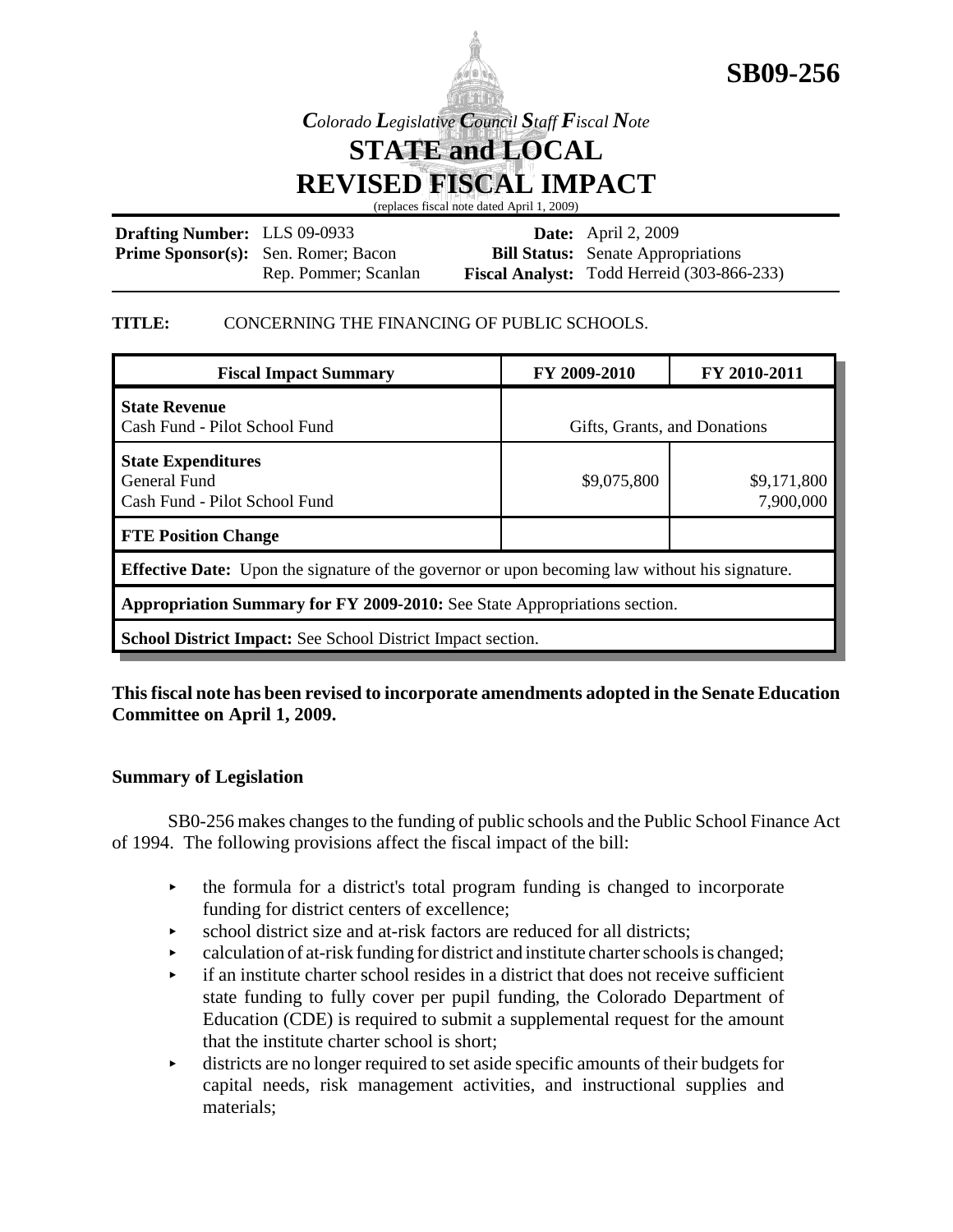- $\rightarrow$  the cap on the amount of additional local property tax revenue that a school district may raise and spend (the override limit) is raised from 20% of total program funding to 25%;
- $\triangleright$  charter schools that receive at-risk funding must spend at least 75% on direct instruction or staff development;
- $\blacktriangleright$  charter school capital construction is increased and linked to future increases to inflation and charter school enrollment;
- < a pilot residential school for at-risk students is established; and
- $\rightarrow$  every student enrolling in 9th grade must register with the online college planning and preparation resource, "College in Colorado."

*Other Provisions.* The bill increases the statewide base per pupil funding per constitutional requirements of inflation plus 1% (from \$5250.41 to \$5,507.68). In addition, the bill maintains the supplemental kindergarten funding of 8% of PPR through FY 2009-10.

The bill also modifies the TABOR reserve requirements for school districts. Specifically, the amended bill authorizes school districts to designate real property as all or a portion of their required TABOR reserve if they have already provided for a 3 percent General Fund reserve in a given budget year. It also authorizes governmental entities to invest in qualifying certificates of participation (COPs) issued by school districts under certain conditions and permits the State Treasurer to grant permission to include a moral obligation for repayment in a lease-purchase or other agreement if it is in the best interests of the state or will reduce borrowing rates.

## **State Expenditures**

**Background.** School finance in Colorado is governed both by the constitution (Amendment 23 - Article IX, Section 17) and statutes (the Public School Finance Act of 1994 - Title 22, Article 54, C.R.S.). Under current law, the program is estimated to cost over \$5.7 billion in FY 2009-10, of which over \$3.4 billion comes from state sources, mainly the state General Fund. Current law requirements are funded through the Long Bill; law changes require a separate appropriation.

*SB09-256.* The bill increases state General Fund expenditures for K-12 education by an estimated **\$9.1 million in FY 2009-10** compared to the requirements of current law. The components of this expenditure impact are shown in Table 1. The fiscal note shows costs as General Fund expenditures, but the General Assembly could choose to pay for some expenses from the State Education Fund. In addition, the bill creates a new residential boarding school for at-risk students that is projected to cost \$7.9 million in FY 2010-11 and \$15.8 million in FY 2011-12. Funding for this boarding school would come from gifts, grants, and donations; money appropriated by the General Assembly; or federal funds.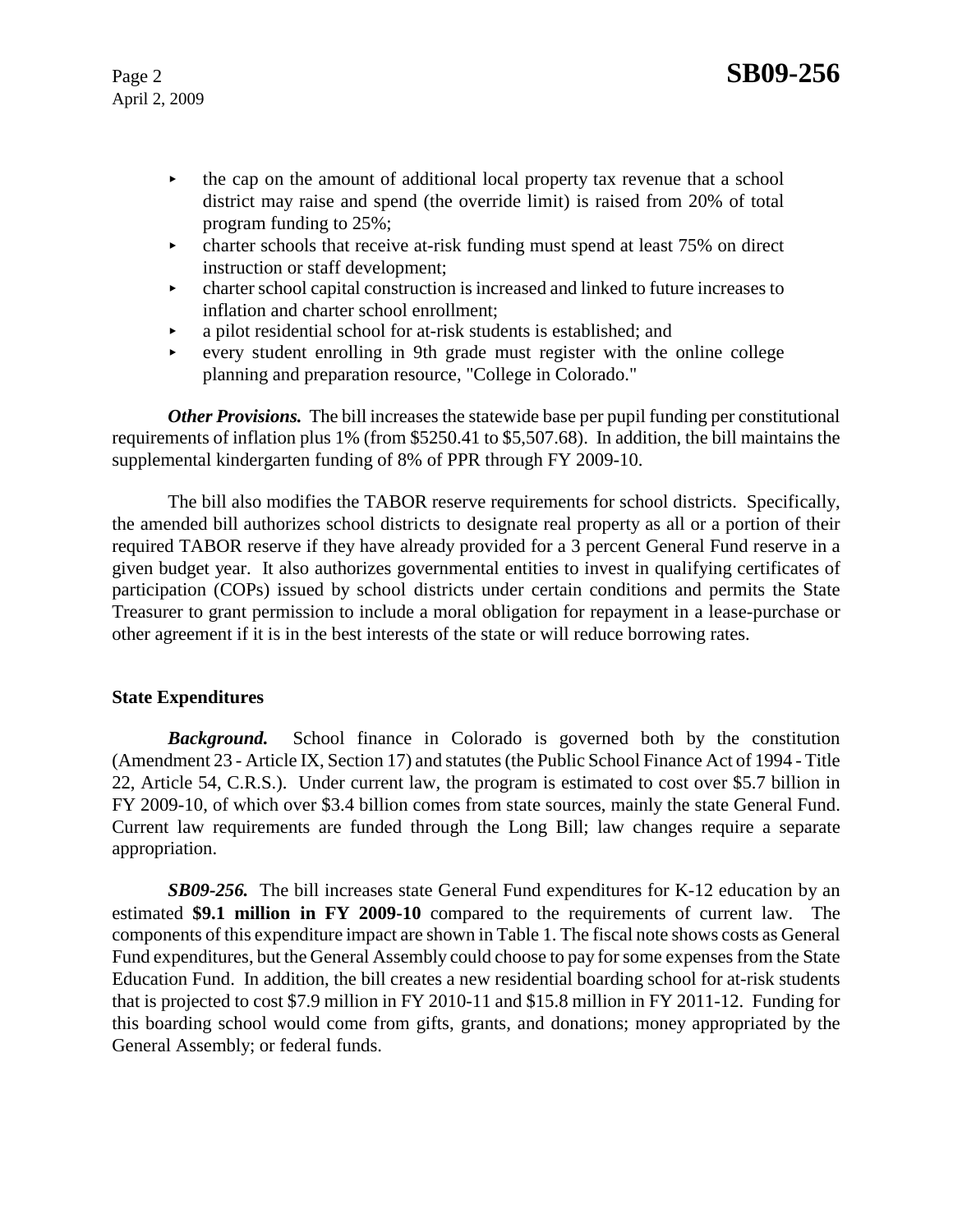| Table 1. FY 2009-10 State General Fund Expenditures under SB09-256 |             |                   |  |
|--------------------------------------------------------------------|-------------|-------------------|--|
| <b>Provision</b>                                                   | FY 2009-10  | <b>FY 2010-11</b> |  |
| Centers of Excellence                                              | \$4,500,000 | \$4,500,000       |  |
| Reduced Size Factor and At-Risk Factor                             | (4,500,000) | (4,500,000)       |  |
| At-risk Funding Changes with Hold-harmless Provision               | 4,459,800   | 4,459,800         |  |
| <b>Charter School Capital Construction</b>                         | 4,616,000   | 4,712,000         |  |
| <b>TOTAL</b>                                                       | \$9,075,800 | \$9,171,800       |  |

*Centers of Excellence (\$4.5 million)*. The bill establishes a new "centers of excellence" incentive payment program. Through the program, additional funding is available for middle, junior, or high schools that enroll high percentages of at-risk students and meet specific achievement goals. The bill specifies that 100% of the incentive payment be allocated by districts to the qualifying school.

In FY 2009-10, it is assumed that \$4.5 million in centers of excellence incentive payments will be paid. For a school to qualify, more than 40% of its enrollment must be at-risk students *and* growth in student test scores in grades eight through eleven must exceed some defined statewide growth measure. The incentive payment is \$250, \$500, and \$1,000 per at-risk student in each qualifying school and is determined as follows:

- between 40% and 75% at-risk—\$250;
- between 75% and 90% at-risk—\$500; and
- $\blacktriangleright$  greater than 90% at-risk—\$1,000.

*Reduced Size and At-Risk Factors (savings of \$4,500,000).* The bill reduces the existing district size and at-risk factors specified in statute. All size factors are reduced proportionally by approximately 0.05%. The at-risk factor is reduced from 12.0% to 11.9%. The change in both factors will save an estimated \$4.5 million in total program payments by the state in FY 2009-10 and FY 2010-11.

*At-risk Funding Changes with Hold-harmless Provision (\$4,459,800).* The bill changes the process for determining charter school at-risk funding. For schools that would have received less at-risk funding under the bill's method, a hold-harmless provision is included. Excluding online students, the bill specifies that from FY 2009-10 to FY 2013-14 charter schools will receive 100%, 100%, 75%, 50%, and 25%, respectively in each year, of the difference between:

- $\blacktriangleright$  the school district's average at-risk funding for all pupils multiplied by the total number of charter school pupils; and
- $\rightarrow$  the school district's at-risk funding per at-risk student multiplied by the number of at-risk students enrolled in the charter school.

In FY 2009-10 and FY 2010-11, this is expected to increase school financing requirements by \$4,459,800 million each year.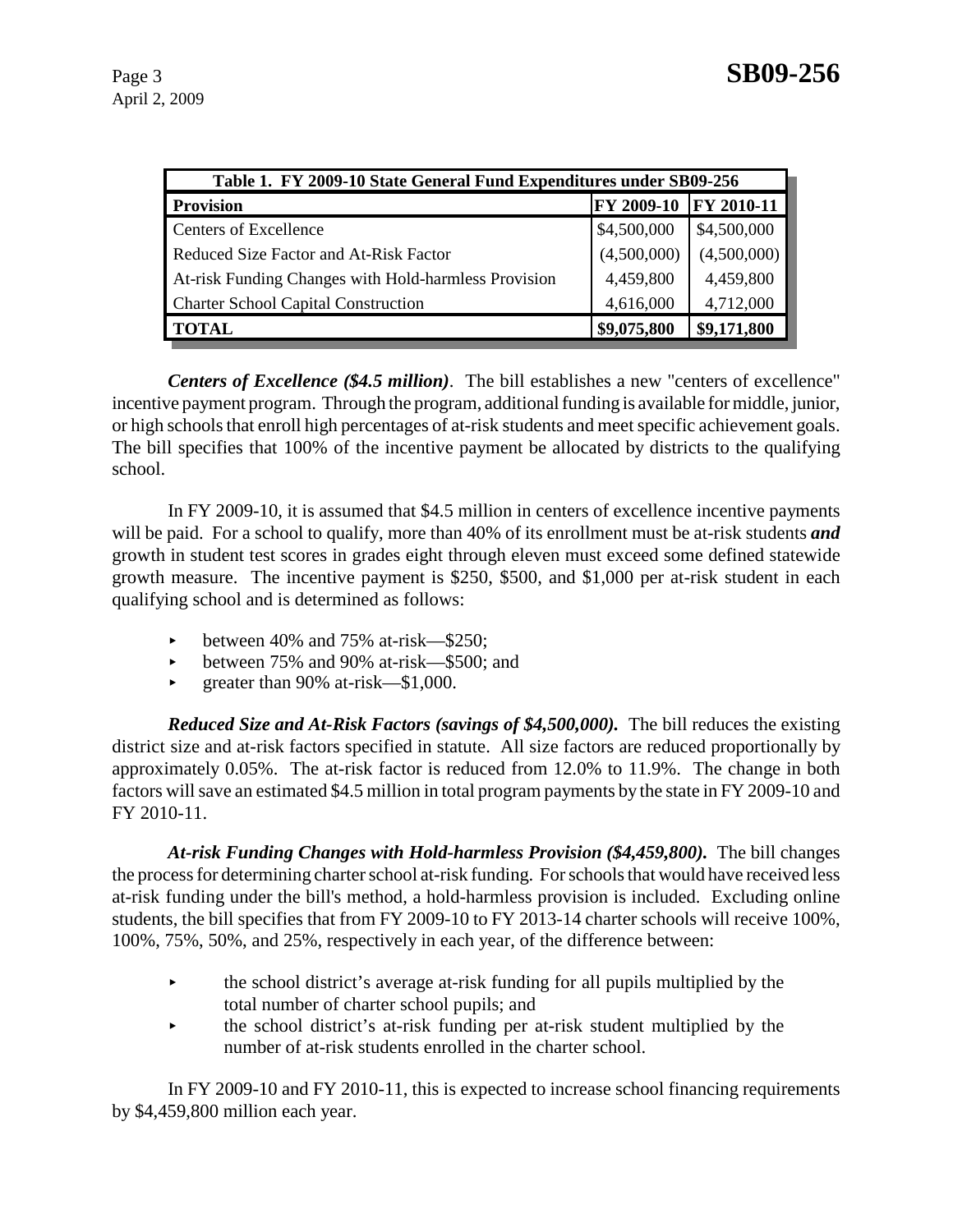*Charter School Capital Construction (\$4,616,000).* The bill provides additional funding for charter school capital construction projects. Starting in FY 2009-10, funding will be determined by multiplying \$175 times enrollment levels in each charter school and institute charter school. Charter school enrollment in FY 2009-10 is estimated at 54,948 pupils, resulting in capital construction funding of \$9.6 million. Current law already provides \$5 million in charter school capital construction, with the net increase of \$4.6 million reflected in the fiscal note.

*School District Certificates of Participation (conditional).* The bill allows school districts to enter into an agreement with the state whereby the State Treasurer would request an appropriation from the General Assembly to restore the balance in the Certificates of Participation Reserve Fund to a level specified when the COP's were issued. This allows but does not require the state to invest in COPs issued by school districts. If the state does appropriate money to restore the fund balance, and the district defaults on its COP payments, the bill specifies that the state has the right of first refusal to purchase the property financed by the COP issuance for an amount equal to the remaining principal.

*Institute Charter School Funding.* Currently, institute charter school funding is allocated to the school from the state share of a district's total program funding. When the district pays the majority of program funding, there may not be enough state share to fully fund the institute charter school. In these cases, the institute charter school receives the total amount of the state share payable to the district. This bill requires the CDE to apply for supplemental funding to make the institute charter school whole. However, providing supplemental funding is at the discretion of the General Assembly.

*Pilot Residential School.* The bill creates a new pilot residential boarding school for at-risk students. The State Board of Education will contract with an operator to provide a year-round educational program for students in grades nine through twelve, focusing on science, technology, engineering, and mathematics. Funding for the program will be based on gifts, grants, and donations; state funds; and federal funds. Based on data relating to the operation of the Colorado School for the Deaf and Blind, it was estimated that the annual operating expenses in the first year would be \$7.9 million. This assumes that 100 students enroll, beginning FY 2010-11. These costs will grow in subsequent years as 100 new students are enrolled each year for four years.

#### **School District Impact**

Table 2 shows the estimate of school finance act funding under SB09-256.

| <b>Table 2. School Finance Act Funding</b> |                       |                                    |                                        |                  |                    |
|--------------------------------------------|-----------------------|------------------------------------|----------------------------------------|------------------|--------------------|
|                                            | <b>Pupil</b><br>Count | <b>Per Pupil</b><br><b>Funding</b> | <b>Total Program</b><br><b>Funding</b> | <b>State Aid</b> | <b>Local Share</b> |
| FY 2008-09 Act.                            | 778,136               | \$6,882                            | \$5,354,966,916                        | \$3,399,098,235  | \$1,956,039,665    |
| FY 2009-10 Est.                            | 788,648               | \$7,231                            | \$5,702,755,623                        | \$3,700,559,548  | \$2,002,430,107    |
| Percent change                             | 1.35%                 | 5.07%                              | $6.49\%$                               | 8.87%            | 2.37%              |
| Increase                                   | 10,512                | \$349                              | \$347,788,707                          | \$301,461,313    | \$46,390,442       |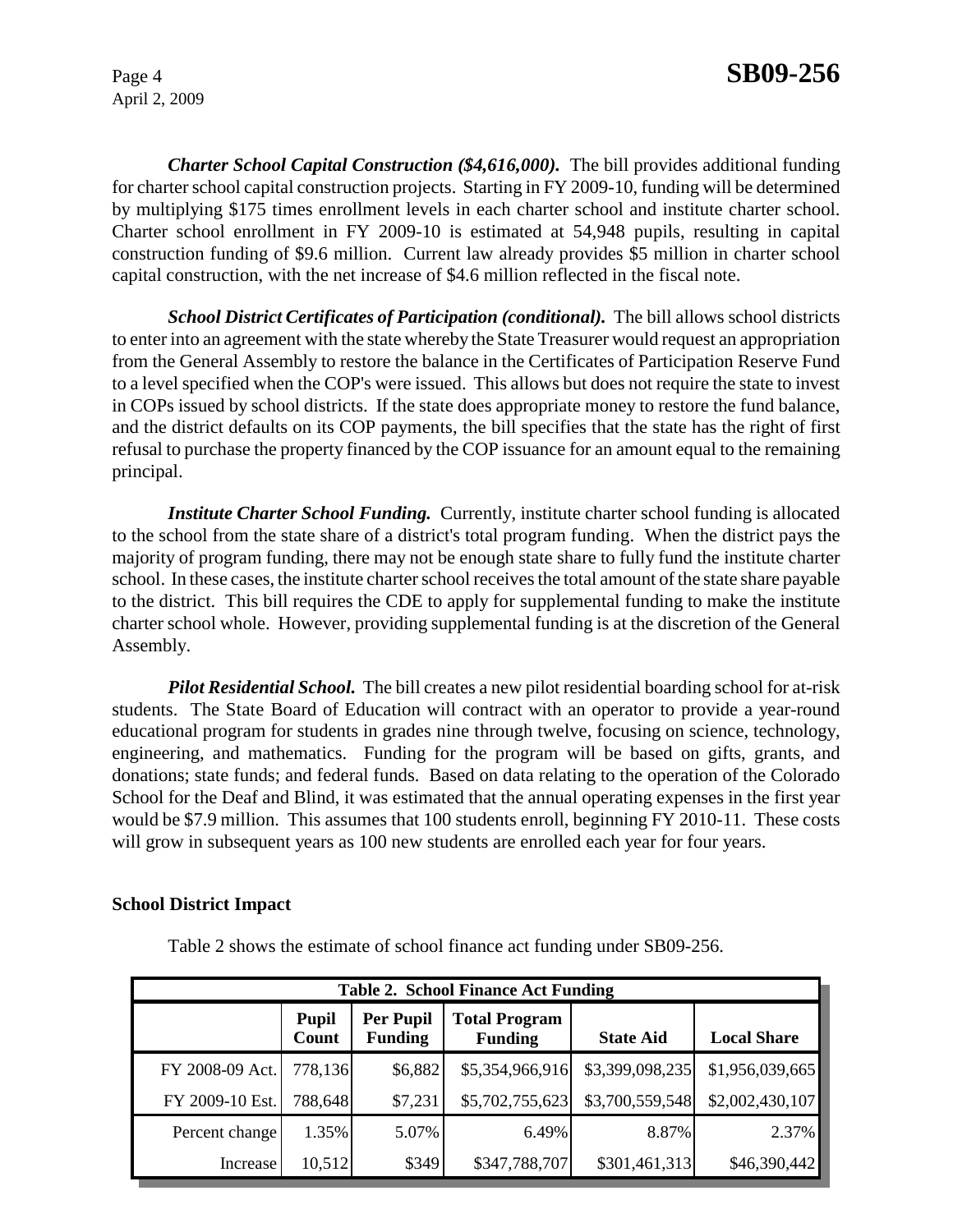*Centers of Excellence.* Qualified schools that meet academic performance requirements are eligible to receive incentive payments of \$250, \$500, and \$1,000 per at-risk pupil. The amended bill changes the performance criteria from static CSAP scores to longitudinal assessments. The fiscal note assumes that the performance criteria will be adjusted to award \$4.5 million in FY 2009-10.

*Reduced Size and At-Risk Factors.* A reduction of the statutory size and at-risk factors reduces total program payments from the state by \$4.5 million annually. The impact of this provision on individual districts will depend on the district's enrollment and at-risk student population.

*At-risk Funding Changes with Hold-harmless Provision.* Changes to the calculation of at-risk funding will ultimately result in some charter schools receiving less funding. However, due to the hold-harmless provision, the state will supplement total at-risk funding such that those charter schools that would have otherwise received less funding will instead get 100% of anticipated funding in FY 2009-10, 100 % in FY 2010-11, 75% in FY 2011-12, 50% in FY 2012-13, and 25% in FY 2013-14. School district funding will increase by \$4,459,800 in both FY 2009-10 and FY 2010-11 for this provision.

The bill also makes two other changes regarding at-risk funding. First, 75% of charter school at-risk funding must be spent on direct instruction or staff development. Second, school districts must ensure that at-risk funding for each school (not including district charter schools) is equal to at least 75% of the funding determined by multiplying the number of at-risk students by the at-risk funding provided for each student.

*Institute Charter Schools.* Institute charter schools that would receive reduced funding due to the small state share of a district's total program funding may be eligible for funding through the supplemental budget process.

**District Set Aside Amounts.** The bill eliminates the existing requirement that each district and charter school set aside a percentage of its budget for capital needs, risk management activities, and instructional supplies and materials. Although school districts will still have expenditures for these budget items, elimination of this requirement increases budget flexibility for district spending in FY 2009-10 and beyond. It is anticipated that districts and charters would set aside a total of \$395.1 million in FY 2009-10 under the existing requirements.

**District Property Tax Overrides.** The bill modifies the requirements for requesting voter approval of additional property taxes, known as overrides. Current law caps overrides at 20% of the district's school finance act funding or \$200,000 plus a cost of living adjustment from 2001, whichever is more. The bill increases the existing cap on the amount of additional property tax revenue that a school district may raise and spend in excess of its total program through a special election. This bill raises the cap to the larger of 25% of the district's total program or \$200,000 plus the 2001 cost of living adjustment. The additional revenue allowed by the bill is required to be used by the district to improve student achievement and close the achievement gap.